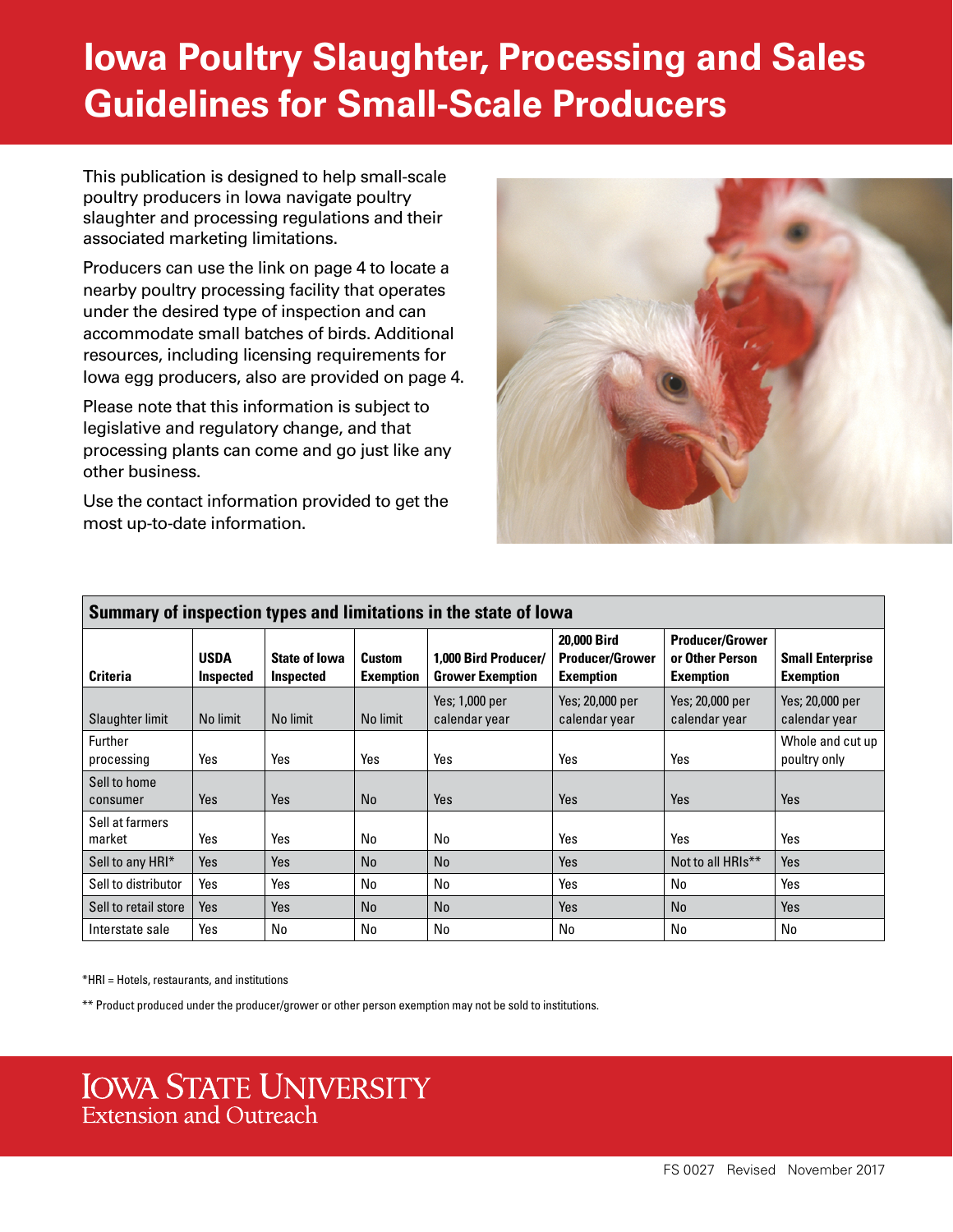## **Official inspected slaughter versus exempt slaughter**

The inspection status of a poultry slaughter establishment determines where the poultry products can be distributed and sold (see chart on page 1).

United States Department of Agriculture Food Safety and Inspection Service (USDA FSIS) official inspected poultry plant: When a bird is slaughtered at a USDA FSIS official inspected slaughter plant, it is inspected, bears the federal mark of inspection, and can be sold across state lines (interstate commerce) as well as within the state (intrastate commerce). Regulatory requirements for operating this type of plant include: ante-mortem and post-mortem inspection of all birds by a federal meat inspector, daily inspection, carcass chilling standards, approved facilities, HACCP1 plan, SSOPs2, approved labeling, potable water certification, wastewater disposal certificate, and records of business transactions, food safety, and sanitation programs.

Poultry slaughtered in an official inspected federal plant can be sold to consumers, restaurants, institutions, or retail outlets.

**State of Iowa official inspected poultry plant:** When a bird is slaughtered in an Iowa official inspected facility, it is *inspected,* bears the State of Iowa mark of inspection, and can be sold only within the state. Regulatory requirements include: ante-mortem and post-mortem inspection of all birds by a state meat inspector, daily inspection, carcass chilling standards, approved facilities, HACCP plans, SSOPs, approved labeling, potable water certification, wastewater disposal certificate, and records of business transactions, food safety, and sanitation programs.

Poultry slaughtered in an official state plant can be sold to consumers, restaurants, institutions, or retail outlets within the state of Iowa.

**Custom exempt:** When a bird is slaughtered at a facility operating under a custom exemption (often called a "custom plant"), the bird is not inspected, it is void of any marks of inspection, and *is for the exclusive household use of the owner and members of the household, nonpaying guests, and employees.* Regulatory requirements include: approved facilities, SSOP, approved labeling, potable water certification, wastewater disposal certificate, and records of business transactions, food safety, and sanitation programs.

These plants are inspected at least quarterly on a riskbased system by state inspection staff to ensure regulatory requirements are met. Poultry slaughtered in a customexempt poultry slaughter plant **cannot** be sold.

**Other exemptions:** If a licensed processor is operating under one of the other poultry exemptions, the poultry is not inspected, it is void of any marks of inspection, but may be sold into certain markets permitted by that specific exemption. Regulatory requirements include: approved facilities, SSOP, approved labeling, potable water certification, wastewater disposal certificate, and records.

There are three other exemptions that will allow for a licensed facility to handle no more than 20,000 birds per calendar year.

- 1. **Producer/grower exemption**
- 2. **Producer/grower or other person exemption**
- 3. **Small enterprise exemption**

The producer/grower exemption and the producer/grower or other person exemption permit slaughter and processing, while the small enterprise exemption permits only slaughter and cutting up. Sales of these exempt birds are limited by each exemption and are allowed only within the state of Iowa. Regulatory requirements include: approved facilities, SSOP, approved labeling, potable water certification, wastewater disposal certificate, and records.

More information on the regulatory agency in charge of each type of plant is available on page 3.

**1,000-bird exemption:** The 1,000-bird limit is only for birds raised, slaughtered, and sold on a producer's farm and are for sale only to household consumers. If choosing this exemption, complete and accurate records of birds processed in a calendar year must be maintained, including customers' names and dates. Poultry processed under this exemption cannot be sold to restaurants, institutions, or retail outlets (including farmers markets).

# **Slaughter options for selling live birds**

- *•* A producer can sell live birds to an individual. The buyer can process them for personal use and they are not for sale after processing.
- *•* The buyer can have the birds processed at a customexempt or official facility.
- *•* The seller can arrange drop off and pick up at the processing plant, and the buyer (or a representative) must pay the processor directly.

<sup>&</sup>lt;sup>1</sup>A Hazard Analysis and Critical Control Point (HACCP) plan includes a written document that outlines the manufacturing processes in a plant and the recordkeeping used to monitor critical control points for food safety hazards.

<sup>2</sup> Sanitation Standard Operating Procedures (SSOPs) are documented procedures as to how a plant cleans (sanitizes) all processing areas, such as equipment and surfaces.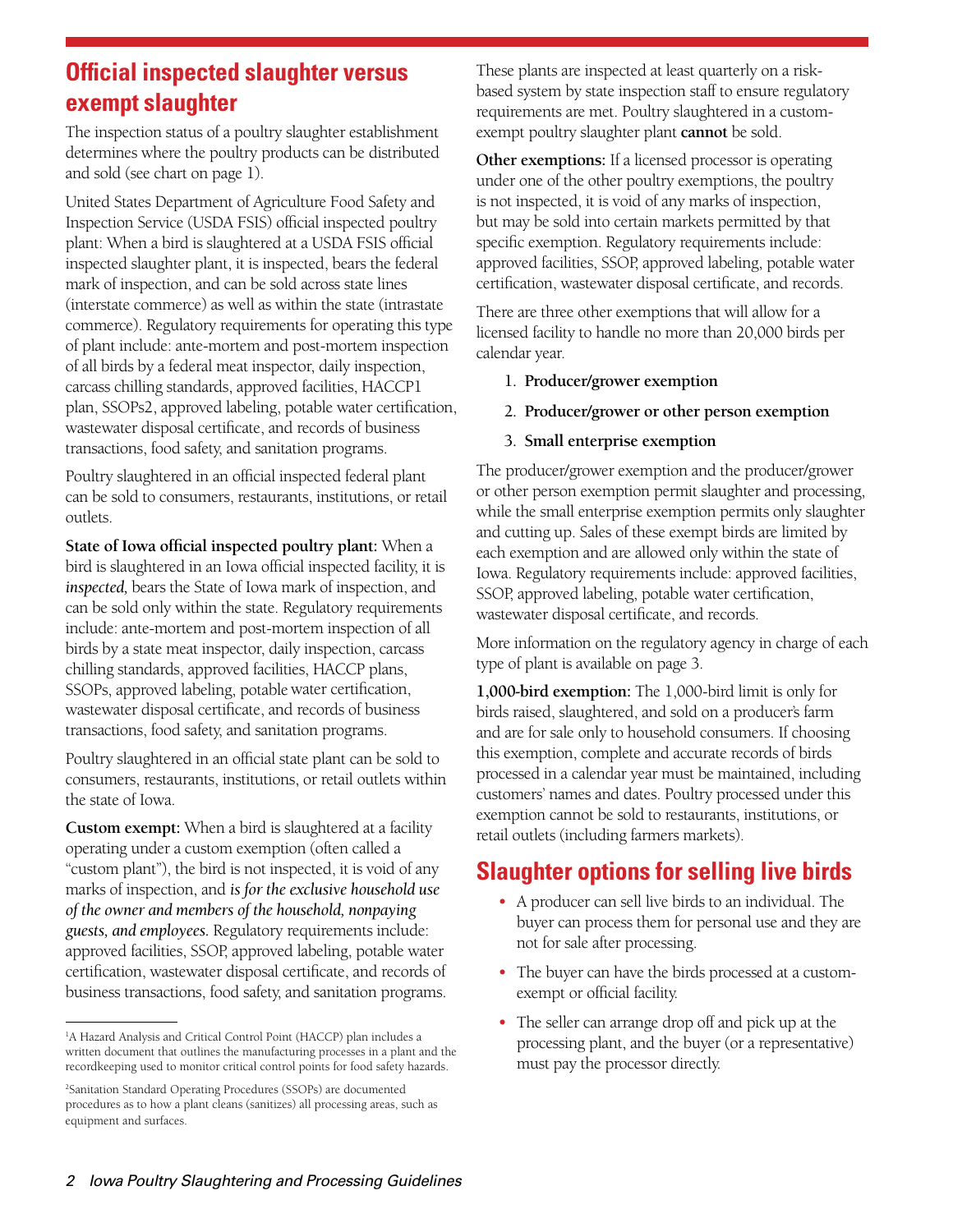# **Poultry seller licensing information**

There are four possible licenses a poultry seller may need from the Iowa Department of Inspections and Appeals, Food and Consumer Safety Bureau.

The table assumes that you are selling inspected or exempt poultry that can legally be sold to the types of customers listed in the table. Check table or contact the Iowa Department of Agriculture and Land Stewardship Meat and Poultry Inspection Bureau if you are unsure.

- 1. *Farmers Market License* or
- 2. *Mobile Food Unit License:* Needed to sell any product at any farmers market in Iowa.
- 3. *Retail Food Establishment License:* Needed if the producer has a retail stand or store at the farm, residence, or elsewhere. This license is not needed if the producer direct-markets meat and/or poultry only from a processing plant licensed by the Iowa Department of Agriculture and Land Stewardship Meat and Poultry Bureau.
- 4. *Warehouse License:* Needed if producer will be storing processed poultry at their residence for distribution to consumers, retailers, food service or other non-household buyers such as at a farmers market. If the producer has a retail food establishment license for the same premises, they do **not** also need a warehouse license.

**Note:** If selling to a hotel, restaurant, institution (HRI) or retail store where the buyer picks up processed poultry from an approved processor directly, the producer does not need to have a warehouse license, as they are not warehousing the product.

| <b>Iowa Department of Inspections and Appeals licenses</b>        |                                                                     |  |  |  |  |
|-------------------------------------------------------------------|---------------------------------------------------------------------|--|--|--|--|
| If a producer wants to                                            | License needed                                                      |  |  |  |  |
| Sell poultry directly to home<br>consumers (1,000-bird exemption) | No license needed                                                   |  |  |  |  |
| Sell poultry at a farmers market                                  | <b>Farmers Market License or</b><br><b>Mobile Food Unit License</b> |  |  |  |  |
| Sell poultry at their own retail<br>store                         | <b>Retail Food Establishment</b><br>License                         |  |  |  |  |
| Sell and distribute poultry to<br>retail stores and/or HRIs       | Warehouse License*                                                  |  |  |  |  |

\* A warehouse license is also needed if processed poultry is stored anywhere other than the licensed processing locker. For example: storing processed chickens in freezers on the farm so they can be taken and sold at a farmers market. A warehouse license is not needed if the seller has another licensed establishment on the premises (such as a retail food establishment).

### **Resources and contacts**

Iowa Department of Inspection and Appeals Food and Consumer Safety Bureau 321 East 12th Street Des Moines, Iowa 50319 515-281-7102 <www.state.ia.us/government/dia>

### **USDA guidance document**

A detailed [USDA FSIS guidance document](https://www.fsis.usda.gov/wps/wcm/connect/0c410cbe-9f0c-4981-86a3-a0e3e3229959/Poultry_Slaughter_Exemption_0406.pdf?MOD=AJPERES) explaining the requirements and limits of the specific poultry slaughter exemptions can be found at this website: https://www.fsis.usda.gov/wps/wcm/connect/0c410cbe-9f0c-4981-86a3-a0e3e3229959/Poultry\_Slaughter\_ Exemption\_0406.pdf?MOD=AJPERES

### **ATTRA**

The National Center for Appropriate Technology's ATTRA Project has created a [comprehensive guide to small-scale](http://attra.ncat.org/attra-pub/poultryprocess.html)  [poultry processing](http://attra.ncat.org/attra-pub/poultryprocess.html), both on-farm and in small plants: http://attra.ncat.org/attra-pub/poultryprocess.html

### **Iowa Meat and Poultry Inspection Bureau**

Poultry exemptions are written in technical form and may require interpretation. Questions can be directed to:

Iowa Department of Agriculture and Land Stewardship Iowa Meat and Poultry Inspection Bureau 515-281-3338 [meatAndPoultry@iowaagriculture.gov](mailto:meatAndPoultry@iowaagriculture.gov) <www.iowaagriculture.gov/meatAndPoultryInspection.asp>

## **Iowa poultry processors**

Access the most up-to-date [list of licensed Iowa poultry](http://idalsdata.org/IowaData/meatAndPoultry.cfm)  [processors](http://idalsdata.org/IowaData/meatAndPoultry.cfm) on the website of the Iowa Meat and Poultry Inspection Bureau, http://idalsdata.org/IowaData/ meatAndPoultry.cfm.